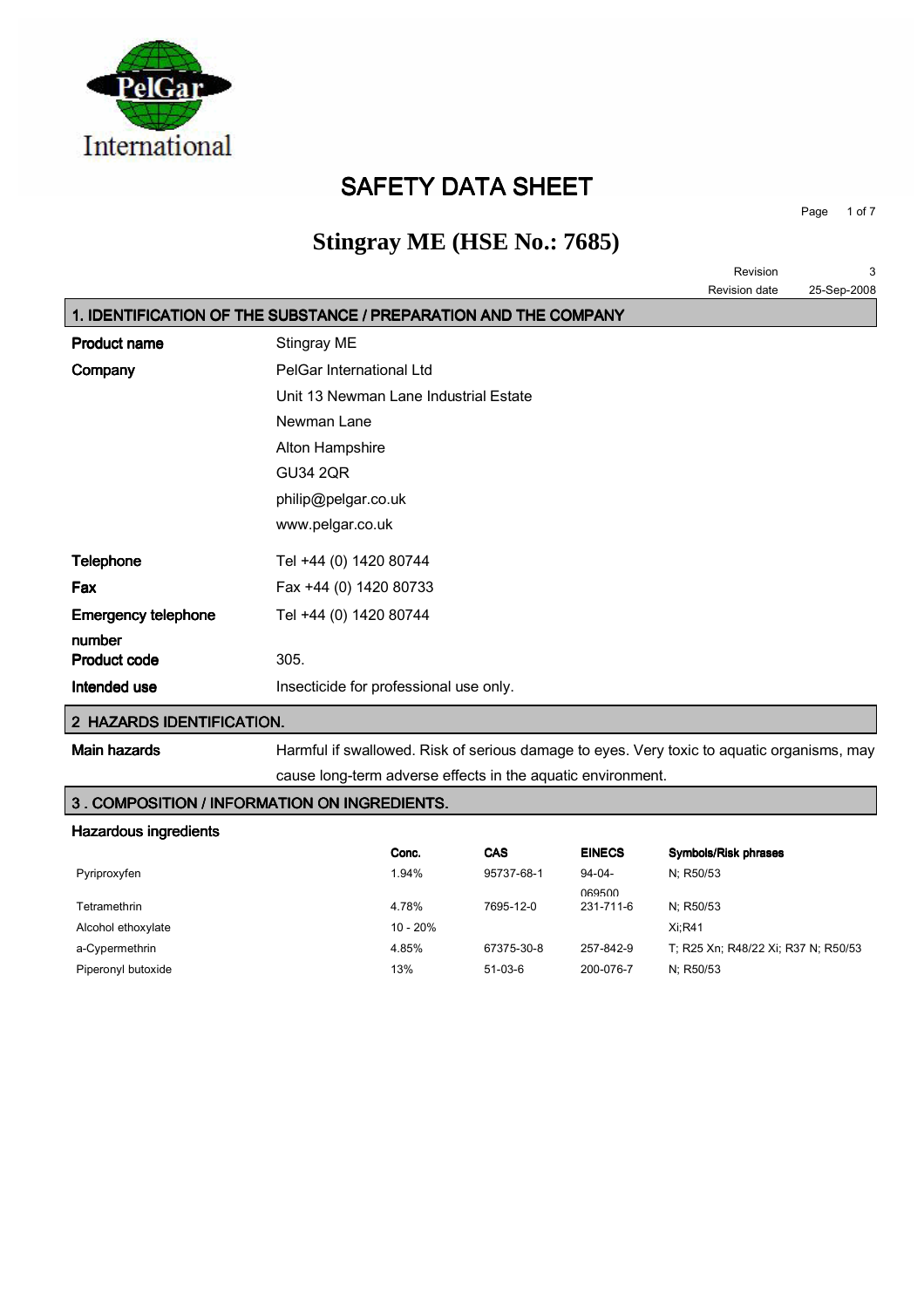|                                                                                                                             | Page<br>2 of 7                                                                                                                                                               |  |  |
|-----------------------------------------------------------------------------------------------------------------------------|------------------------------------------------------------------------------------------------------------------------------------------------------------------------------|--|--|
|                                                                                                                             | <b>Stingray ME</b>                                                                                                                                                           |  |  |
|                                                                                                                             | Revision<br>3                                                                                                                                                                |  |  |
|                                                                                                                             | Revision date<br>25-Sep-2008                                                                                                                                                 |  |  |
| <b>4. FIRST AID MEASURES</b>                                                                                                |                                                                                                                                                                              |  |  |
| <b>Skin contact</b>                                                                                                         | May cause skin irritation in susceptible persons. Remove contaminated clothing. Wash off                                                                                     |  |  |
|                                                                                                                             | immediately with plenty of soap and water. If irritation persists obtain medical attention.                                                                                  |  |  |
| Eye contact                                                                                                                 | Contaminated clothing should be washed and dried before re-use.<br>Risk of serious damage to eyes. Rinse immediately with plenty of water for 15 minutes holding             |  |  |
|                                                                                                                             | the eyelids open. If irritation persists obtain medical attention.                                                                                                           |  |  |
| Inhalation                                                                                                                  | Inhalation of mist or spray, may cause irritation of the respiratory system. Move the exposed                                                                                |  |  |
|                                                                                                                             | person to fresh air. Obtain medical advice immediately.                                                                                                                      |  |  |
| Ingestion                                                                                                                   | DO NOT INDUCE VOMITING. If concious give a small amount of water to drink and obtain<br>medical attention. Show the container label or this safety data sheet to the doctor. |  |  |
| <b>General information</b>                                                                                                  | In case of accident or if you feel unwell, seek medical advice immediately (show the label where                                                                             |  |  |
|                                                                                                                             | possible). Contains a synthetic pyrethroid that can cause skin and eye irritation and                                                                                        |  |  |
|                                                                                                                             | paraesthesia (tingling and numbness in exposed areas).                                                                                                                       |  |  |
| <b>5. FIRE FIGHTING MEASURES</b>                                                                                            |                                                                                                                                                                              |  |  |
| <b>Extinguishing media</b>                                                                                                  | The product does not burn. Keep fire exposed containers cool by spraying with water if exposed                                                                               |  |  |
| <b>Fire hazards</b>                                                                                                         | to fire. Fight surrounding fire with dry chemical, foam or water spray.<br>This product is not flammable. However, toxic fumes (oxides of carbon, hydrogen chloride and      |  |  |
|                                                                                                                             | hydrogen fluoride) may be evolved in the event of fire.                                                                                                                      |  |  |
| In the event of fire. Wear self-contained breathing apparatus, a chemical protection suit, suitable<br>Protective equipment |                                                                                                                                                                              |  |  |
|                                                                                                                             | gloves and boots.                                                                                                                                                            |  |  |
| <b>6. ACCIDENTAL RELEASE MEASURES</b>                                                                                       |                                                                                                                                                                              |  |  |
| <b>Personal precautions</b>                                                                                                 | Wear suitable protective clothing, gloves and eye/face protection. See section 8.                                                                                            |  |  |
| <b>Environmental precautions</b>                                                                                            | Prevent further spillage if safe. Contain or absorb leaking liquid with earth or sand. Do not allow                                                                          |  |  |
|                                                                                                                             | product to enter drains. If substance has entered a watercourse or sewer or contaminated soil or                                                                             |  |  |
| Clean up methods                                                                                                            | vegetation, inform the appropriate authority.<br>Absorb with inert, absorbent material. Transfer to a suitably labelled container. Subsequently,                             |  |  |
|                                                                                                                             | clean spill area and any tools used with a suitable solution of caustic soda or soda ash and an                                                                              |  |  |
|                                                                                                                             | appropriate alcohol (i.e. methanol, ethanol or isopropanol). Then wash with strong soap and                                                                                  |  |  |
|                                                                                                                             | water solution. Collect all washings for disposal.                                                                                                                           |  |  |
| 7. HANDLING AND STORAGE                                                                                                     |                                                                                                                                                                              |  |  |
| Handling                                                                                                                    | If splashing is likely to occur wear approved eye protection. If spray mists are likely, wear a                                                                              |  |  |
|                                                                                                                             | suitable approved respirator. If skin contact is likely to occur wear rubber gloves and                                                                                      |  |  |
|                                                                                                                             | suitable impervious protective clothing. Use in a well ventilated area where possible. Always                                                                                |  |  |
|                                                                                                                             | use good personal hygiene procedures when handling chemicals. Do not smoke eat or                                                                                            |  |  |

drink while handling this product. Wash hands, face and exposed skin before meals after using and before eating, drinking or smoking. Storage Keep containers tightly closed. Keep in a cool, dry, well ventilated area. Keep out of the

reach of children. Specific use Insecticide for professional use only.

| 8. EXPOSURE CONTROLS / PERSONAL PROTECTION |
|--------------------------------------------|
|--------------------------------------------|

| <b>Exposure limits</b>        | No exposure limits have been set for this material.             |
|-------------------------------|-----------------------------------------------------------------|
| <b>Respiratory protection</b> | Suitable approved respirator if exposed to spray mists.         |
| Hand protection               | Rubber or plastic gloves.                                       |
| Eye protection                | If splashes are likely to occur, wear: approved safety goggles. |
| Protective equipment          | Impervious clothing. Boots.                                     |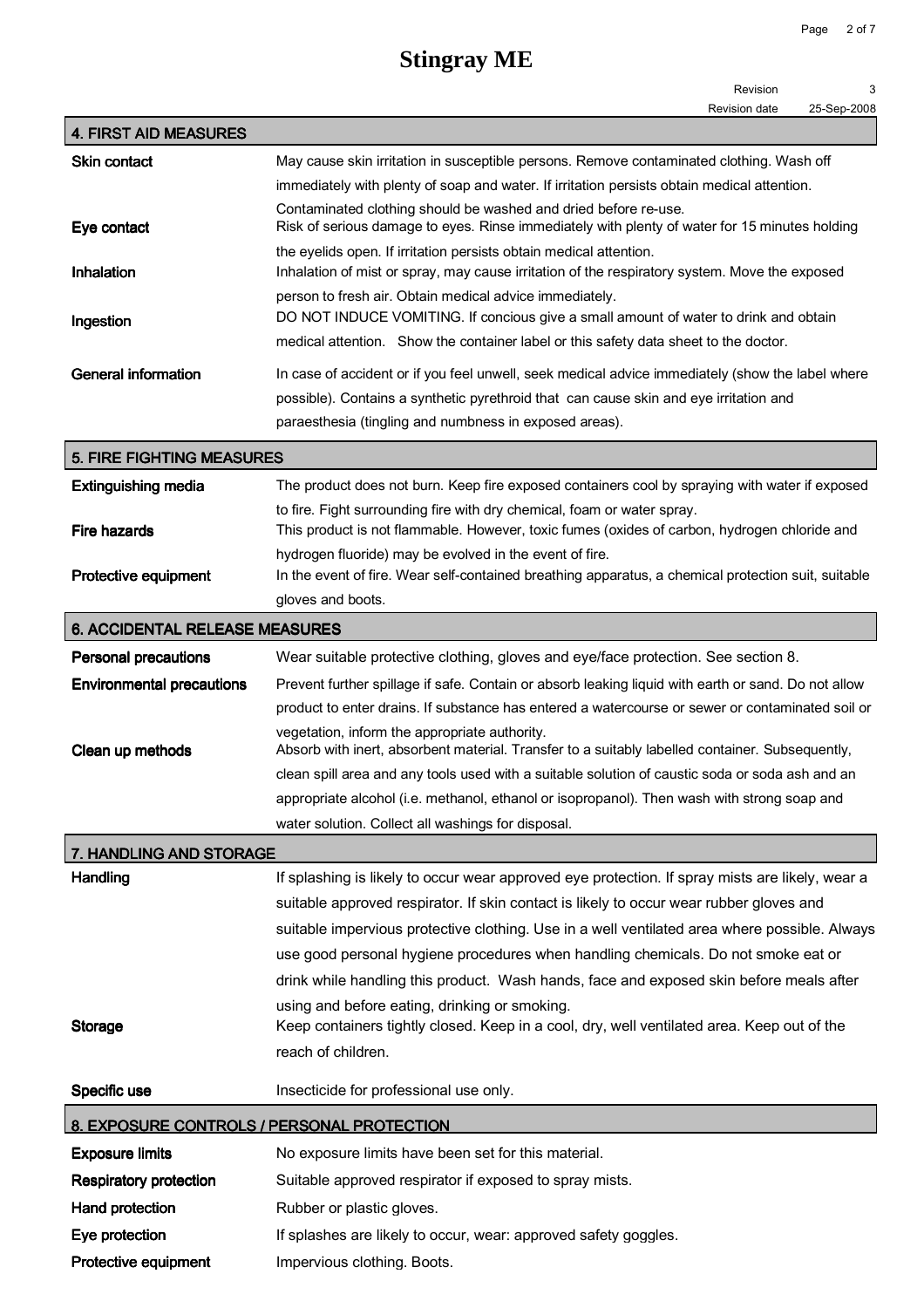| 9. PHYSICAL AND CHEMICAL PROPERTIES |                 |
|-------------------------------------|-----------------|
| <b>Description</b>                  | Liquid.         |
| Colour                              | Amber.          |
| Odour                               | Mild.           |
| pH                                  | $6.0 - 8.0$     |
| Flash point                         | Not applicable. |
| <b>Explosive</b>                    | Not applicable. |
| Oxidising                           | Not available.  |
| Vapour pressure                     | Not available.  |
| <b>Relative density</b>             | 1.03            |
| <b>Water solubility</b>             | miscible.       |
| <b>Fat Solubility</b>               | Not available.  |
| <b>Partition coefficient</b>        | Not available.  |
| <b>Viscosity</b>                    | Not available.  |
| Vapour density                      | Not applicable. |
| <b>Autoignition temperature</b>     | Not applicable. |

### 10. STABILITY AND REACTIVITY

| Stability               | Stable under normal conditions.                                            |
|-------------------------|----------------------------------------------------------------------------|
| Conditions to avoid     | Heat, sparks and open flames.                                              |
| Hazardous decomposition | Combustion or thermal decomposition will produce toxic and irritant fumes. |
| products                |                                                                            |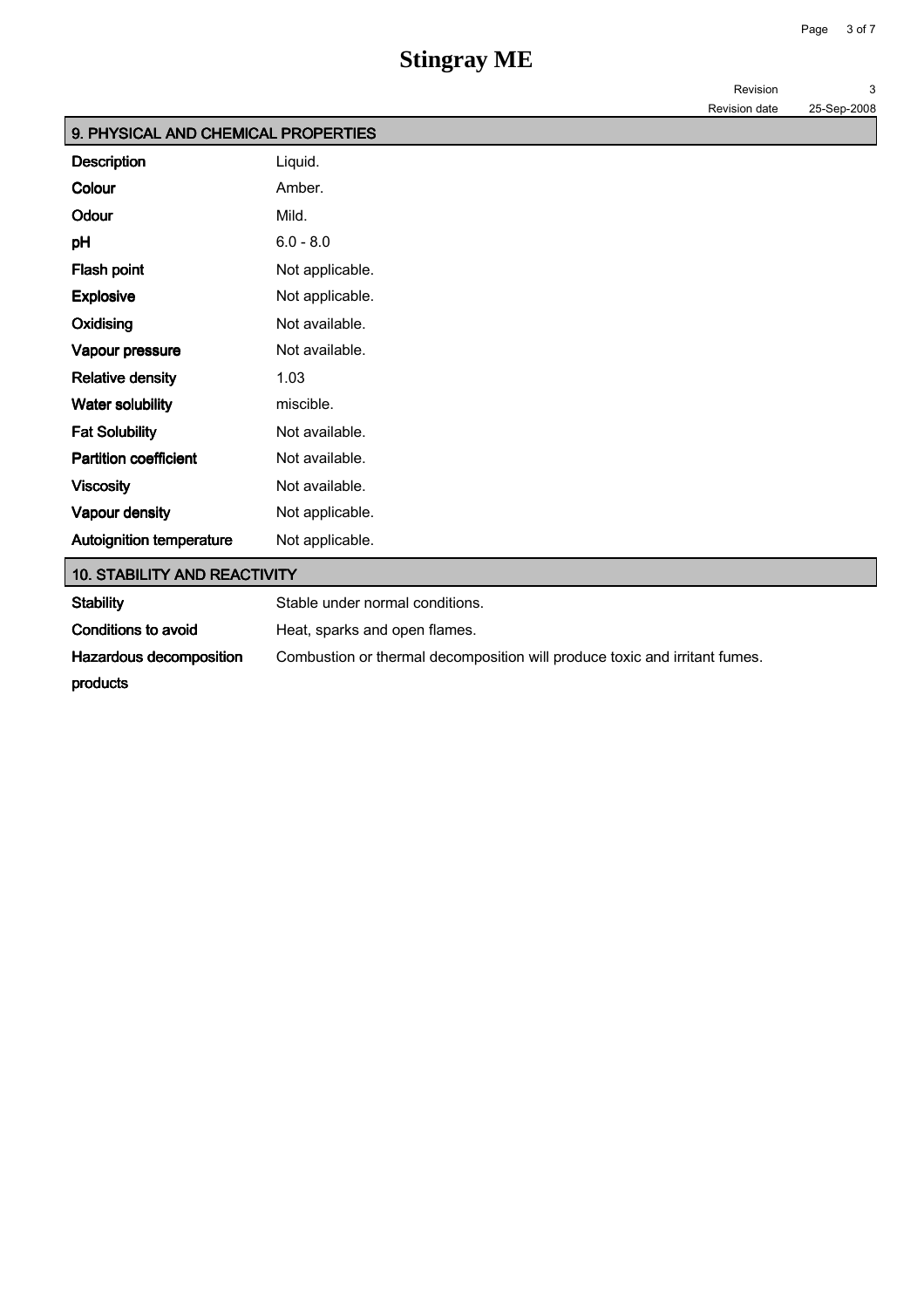| Revision |  |
|----------|--|
|          |  |

#### Revision date 25-Sep-2008

## 11. TOXICOLOGICAL INFORMATION

### Toxicological information

| Pyriproxyfen          | Dermal Rat LD50 = $>$ 2000 mg/kg<br>Oral Rat LD50 = $>$ 5 g/kg                                                     |  |
|-----------------------|--------------------------------------------------------------------------------------------------------------------|--|
| Tetramethrin          | Dermal Rat LD50 = $>$ 2000 mg/kg<br>Oral Rat LD50 = $>$ 5000 mg/kg                                                 |  |
| a-Cypermethrin        | Dermal Rat LD50 = $>$ 2000 mg/kg<br>Oral Rat LD50 = $339.9$ mg/kg<br>Dermal Rabbit LD50 = > 2000 mg/kg             |  |
| Piperonyl butoxide    | Oral Rat LD50 = $7500$ mg/kg<br>Dermal Rabbit LD50 = 1880 - 7950 mg/kg<br>Inhalation Rat LC50/30min = $>$ 5.9 mg/l |  |
| <b>Acute toxicity</b> | ORL RAT LD50 200 to 2000mg/Kg;                                                                                     |  |
| Corrosivity           | Risk of serious damage to eyes. May cause irritation to skin. May cause dermatitis.                                |  |
| Sensitization         | May cause sensitisation of susceptible persons by skin contact or by inhalation of spray mist.                     |  |
| Mutagenic effects     | Not available.                                                                                                     |  |
| Carcinogenic effects  | Not available.                                                                                                     |  |

### 12. ECOLOGICAL INFORMATION

| Ecotoxicity                | Very toxic to aquatic organisms, may cause long-term adverse effects in the aquatic<br>environment. |
|----------------------------|-----------------------------------------------------------------------------------------------------|
| Pyriproxyfen               | Daphnia LC50/48h = $0.4$ mg/l                                                                       |
|                            | Rainbow trout LC50/96h = 0.33 - 0.37 mg/l                                                           |
|                            | Algae $IC50/72h = 0.064$ mg/l                                                                       |
| Tetramethrin               | Daphnia LC50/48h = 0.110 mg/l                                                                       |
|                            | Bluegill sunfish LC50/96h = 0.016 mg/l                                                              |
| a-Cypermethrin             | Daphnia EC50/48h = 0.0003 mg/l                                                                      |
|                            | Rainbow trout LC50/96h = $0.0028$ mg/l                                                              |
| Piperonyl butoxide         | Daphnia LC50/48h = 0.51 mg/l                                                                        |
|                            | Rainbow trout LC50/96h = $6.12$ mg/l                                                                |
| <b>Further information</b> | Hazardous to bees. This product must not enter water discharge system. Inform appropriate           |
|                            | authority if large spillage enters drains.                                                          |

| 13. DISPOSAL CONSIDERATIONS |                                                                                              |
|-----------------------------|----------------------------------------------------------------------------------------------|
| General information         | Dispose of as hazardous waste in accordance with local and national regulations.             |
| Disposal of packaging       | Empty containers can be sent to landfill after cleaning, if in compliance with local and     |
|                             | national regulations. Once the product residues adhering to the walls of the containers have |
|                             | been rendered harmless, the product and hazard labels must be invalidated.                   |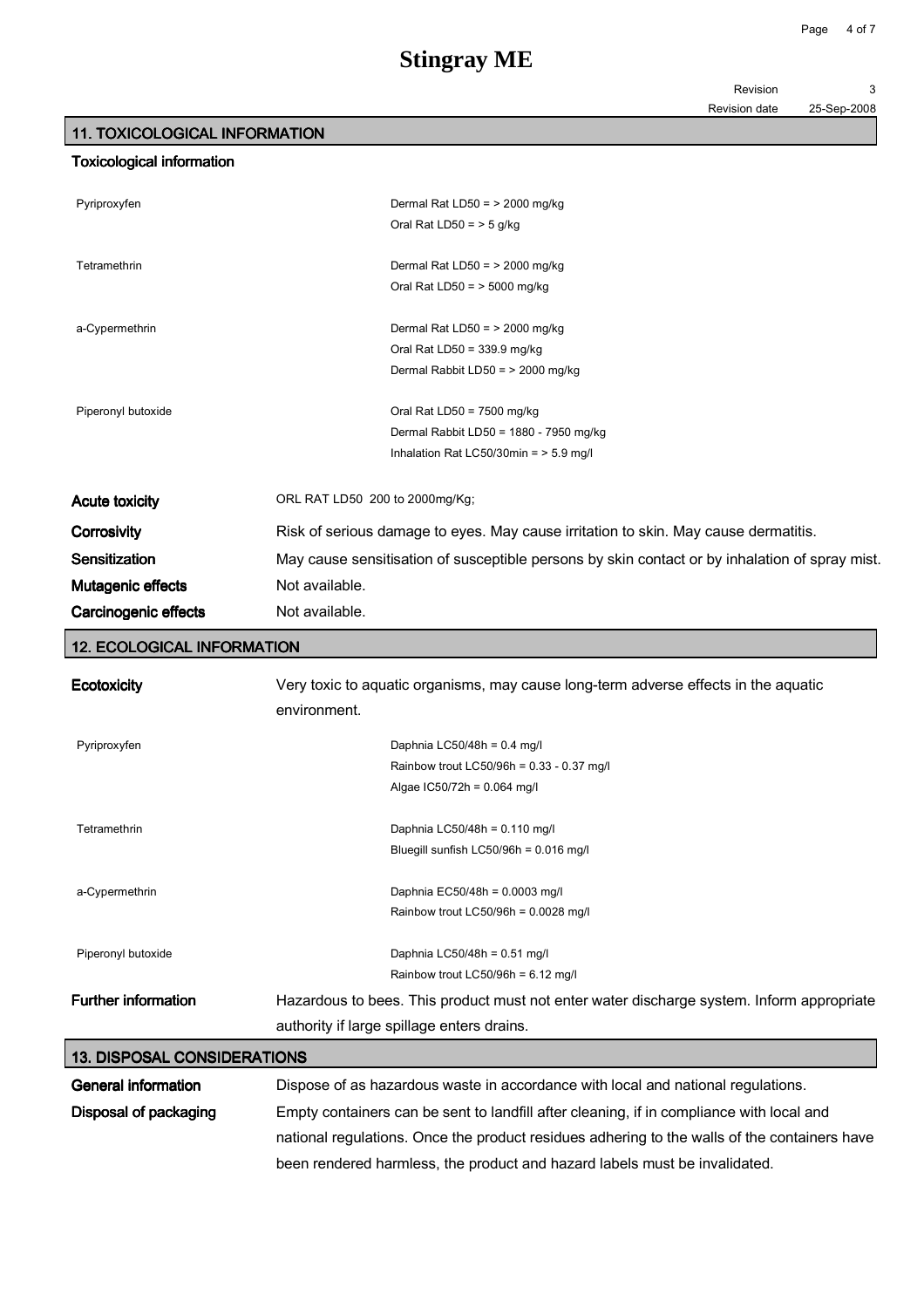Revision 3

Revision date 25-Sep-2008

14. TRANSPORT INFORMATION

### ADR/RID

| Class 9                 | <b>UN 3082</b><br><b>Proper Shipping Name ENVIRONMENTALLY HAZARDOUS</b> | Packing group III<br>Hazard ID 90 |  |
|-------------------------|-------------------------------------------------------------------------|-----------------------------------|--|
|                         | SUBSTANCE, LIQUID, N.O.S, (contains                                     |                                   |  |
|                         | alpha-cypermethrin, tetramethrin,                                       |                                   |  |
|                         | pyriproxyfen).                                                          |                                   |  |
| <b>IMDG</b>             |                                                                         |                                   |  |
|                         | <b>UN 3082</b>                                                          | Packing group III                 |  |
| Class 9                 |                                                                         | Marine pollutant . YES            |  |
| <b>EmS Code F-A S-F</b> |                                                                         |                                   |  |
| <b>IATA</b>             |                                                                         |                                   |  |
|                         | <b>UN 3082</b>                                                          | Packing group III                 |  |
| Class 9                 |                                                                         | Subsidiary risk -                 |  |
| Packing Instruction 914 |                                                                         | Maximum quantity 450 L            |  |
| (Cargo)                 |                                                                         |                                   |  |
| Packing Instruction 914 |                                                                         | Maximum quantity 450 L            |  |
| (Passenger)             |                                                                         |                                   |  |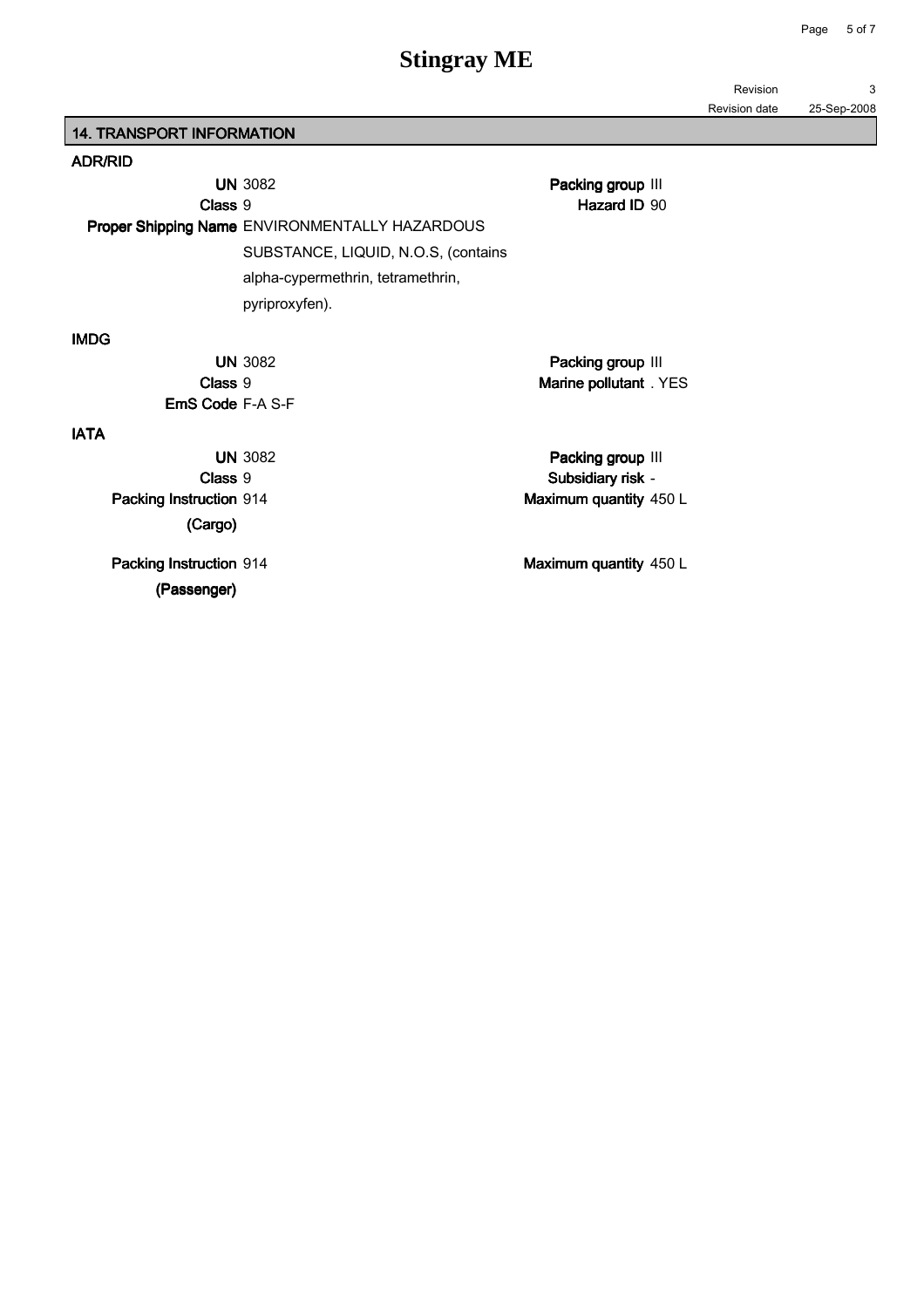Revision 3

Revision date 25-Sep-2008

| <b>15. REGULATORY INFORMATION</b>    |                                                                                                                  |  |  |
|--------------------------------------|------------------------------------------------------------------------------------------------------------------|--|--|
| <b>Symbols</b>                       | Xn - Harmful; N - Dangerous for the environment                                                                  |  |  |
|                                      |                                                                                                                  |  |  |
| <b>Risk phrases</b>                  | R22 - Harmful if swallowed.                                                                                      |  |  |
|                                      | R41 - Risk of serious damage to eyes.                                                                            |  |  |
|                                      | R50/53 - Very toxic to aquatic organisms, may cause long-term adverse effects in the                             |  |  |
| Safety phrases                       | To avoid risks to man and the environment, comply with the instructions for use.                                 |  |  |
|                                      | S20 - When using do not eat or drink.                                                                            |  |  |
|                                      | S23 - Do not breathe gas/fumes/vapour/spray.                                                                     |  |  |
|                                      | S24/25 - Avoid contact with skin and eyes.                                                                       |  |  |
|                                      | S26 - In case of contact with eyes, rinse immediately with plenty of water and seek medical                      |  |  |
|                                      | advice.                                                                                                          |  |  |
|                                      | S27/28 - After contact with skin, take off immediately all contaminated clothing, and wash                       |  |  |
|                                      | immediately with plenty of soap and water.                                                                       |  |  |
|                                      | S36/37/39 - Wear suitable protective clothing, gloves and eye/face protection.                                   |  |  |
|                                      | S38 - In case of insufficient ventilation, wear suitable respiratory equipment.                                  |  |  |
|                                      | S57 - Use appropriate container to avoid environmental contamination.                                            |  |  |
|                                      | S61 - Avoid release to the environment. Refer to special instructions/safety data sheets.                        |  |  |
|                                      | S62 - If swallowed, do not induce vomiting: seek medical advice immediately and show this<br>container or label. |  |  |
| <b>Statutory Conditions relating</b> | The (COSHH) Control of Substances Hazardous to Health Regulations 2002 may apply to                              |  |  |
| to use                               | the use of this product at work. Maximum Dose, 50 ml per 5 litres water per 100 square                           |  |  |
|                                      | metres sprayable surface. Engineering control of operator exposure must be used where                            |  |  |
|                                      | reasonably practicable in addition to the following items of personal protective equipment.                      |  |  |
|                                      | Wear suitable protective clothing (coveralls) and synthetic rubber/pvc gloves when using.                        |  |  |
|                                      | Plus eye protection when diluting. Avoid excessive contamination of coveralls and launder                        |  |  |
|                                      | regularly. Do not breathe the spray mist. Otherwise wear respiratory protective equipment                        |  |  |
|                                      | and eye protection (see HSE Guidance Booklet HS (G) 53: "Respiratory Protective                                  |  |  |
|                                      | Equipment - a practical guide for users"). However, engineering controls may replace                             |  |  |
|                                      | personal protective equipment if a COSHH assessment shows that they provide an equal or                          |  |  |
|                                      | higher standard of protection. Do not contaminate foodstuffs, eating utensils or food contact                    |  |  |
|                                      | surfaces. Cover water storage tanks before application. This material and its container                          |  |  |
|                                      | must be disposed of in a safe way. When using do not eat, drink or smoke. Exclude all                            |  |  |
|                                      | persons and animals during treatment. Do not apply directly to animals. Extremely                                |  |  |
|                                      | dangerous to fish and other aquatic life. Remove or cover fish tanks and bowls before                            |  |  |
|                                      | application. Do not contaminate watercourses. Hazardous to bees. Do not apply directly to                        |  |  |
|                                      | livestock and poultry. READ ALL PRECAUTIONS BEFORE USE.                                                          |  |  |